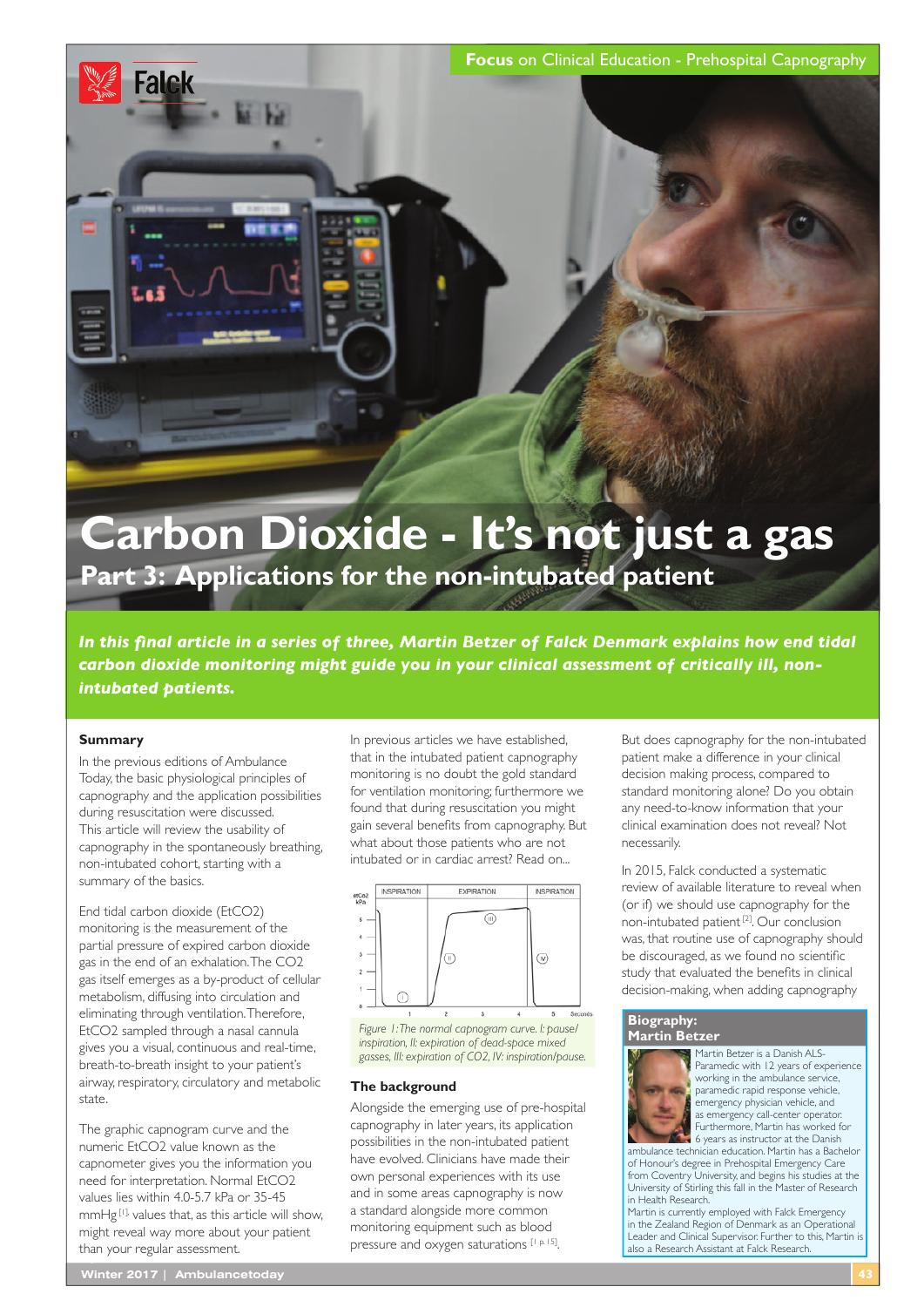

to standard monitoring. In certain circumstances however, capnography might make a difference in your clinical evaluation, which is why it should be used on special indications based on an refectory clinical judgement.

What we also found, was that to use capnography correctly the clinician should be well-educated within respiratory physiology and capnography interpretation. Especially the so-called ventilation/perfusion mismatch (V/Q mismatch) originating from inequalities within ventilation and perfusion might infuence readings and further challenge interpretation [3].

The basics of interpretation start with your patient having tidal volumes large and regular enough for the capnograph to make a reading, otherwise the gas sample will be inadequate leading to falsely low and unreliable EtCO2 levels [1 p.58]. From here, basically the faster and deeper your patient breathes, the lower the EtCO2 levels, and vice versa. But this is not always the case as to why EtCO2 levels cannot stand alone, and should be interpreted as a part of a multimodal patient assessment. This also involves capnogram evaluation – the ventilations should be graphically pictured on the monitor, just as you are confrming correct oxygen saturations by looking at the plethysmograph curve, right?

Your patient assessment and your working diagnosis should furthermore be set before evaluating the capnography readings; thus you can use capnography as a means of confrming your working diagnosis and tailoring your treatment. In the following, some scenarios will be discussed where pre-hospital capnography monitoring could make a difference to your everyday patient care. Furthermore, the V/Q phenomenon will be exemplifed and hopefully also demystifed!

# **Continuous monitoring**

In the pre-hospital environment, a variety of factors might affect our ability to adequately assess and monitor our patients during transport which is why capnography in some cases might have a place as a continuous monitoring form. Commonly, ventilation is evaluated through a combination of clinical parameters such as ventilation frequency, depth, labor and oxygen saturations. Evaluation of these parameters are however subjective and they have been shown to be inadequate even for experienced health care personnel [4]. Used as a means of continuous ventilation monitoring, capnography has been found superior to common clinical and medicotechnical monitoring [5].



Think about it: You are treating and transporting a young gentleman who might have drank too much, and currently he is lying on his side on your stretcher; sleeping. A low-risk common pre-hospital case, right? Are you able to evaluate his airway and breathing in this position? The pulse oximeter is showing 99%, but does this mean that he is breathing? Using capnography, you will identify signifcantly more cases of inadequate ventilation and hypoxia than using standard assessment and monitoring alone<sup>[6]</sup>. It is commonly said that we should not utilise capnography just to get the ventilation frequency which the capnograph is kind enough to calculate for us. But why not? You are alone back there with your patient, and you have a lot of tasks en route to hospital. Ventilation frequency is known to be the frst parameter to change in almost every medical emergency, but to realise that there is a change, you will need to identify it through a trend frst! How many of your patients have a ventilatory rate of 14? Using capnography enables you to monitor and document the true trend.

Also, if there is no ventilation at all, an apnea alert is built into the capnograph ensuring your immediate attention compared to the several minutes it would take for the oxygen saturations to drop<sup>[7]</sup>.

### **Shortness of breath**

The normal "box-shaped" capnogram pictured in fgure 1 shows the ventilation cycle under normal circumstances. Comparing this with the pathological "shark-



*Figure 2: Pathological capnogram curve refecting prolonged expiration – the "shark-fn".*

fn"-like appearance of the capnogram in fgure 2, it is obvious that the exhalation phase of the ventilation cycle is prolonged, refecting bronchospasm such as in anaphylaxis or exacerbation of asthma or chronic obstructive pulmonary disease (COPD) [8].

The more the exhalation phase is sloping, the more severe the bronchospasm is [9]. This also means, that you can use capnography as a means of evaluating the effect of medical treatment, as the capnogram slowly should return to normal.



You are of course never in doubt as to whether your patient has COPD exacerbation or pulmonary edema, but your colleague might be. Tell your colleague that the shape of the capnogram might come in handy in distinguishing between the two. Bronchospasm will be refected in a "shark-fn" appearance as displayed in fgure 2, and pulmonary edema should be refected as a normal shaped capnogram as in figure 1<sup>[9]</sup>. Additionally, severe cases of asthma and COPD tend to have higher EtCO2 levels than those of pulmonary edema [8]. Ultimately, inclining EtCO2 levels in asthma or COPD despite aggressive treatment has been described to serve as an accompanying tool in the decision to intubate [10].

When applying capnography to the patient in respiratory distress, you once again should use clinical judgement. Ask yourself: "What do I expect to fnd, and how will the fndings